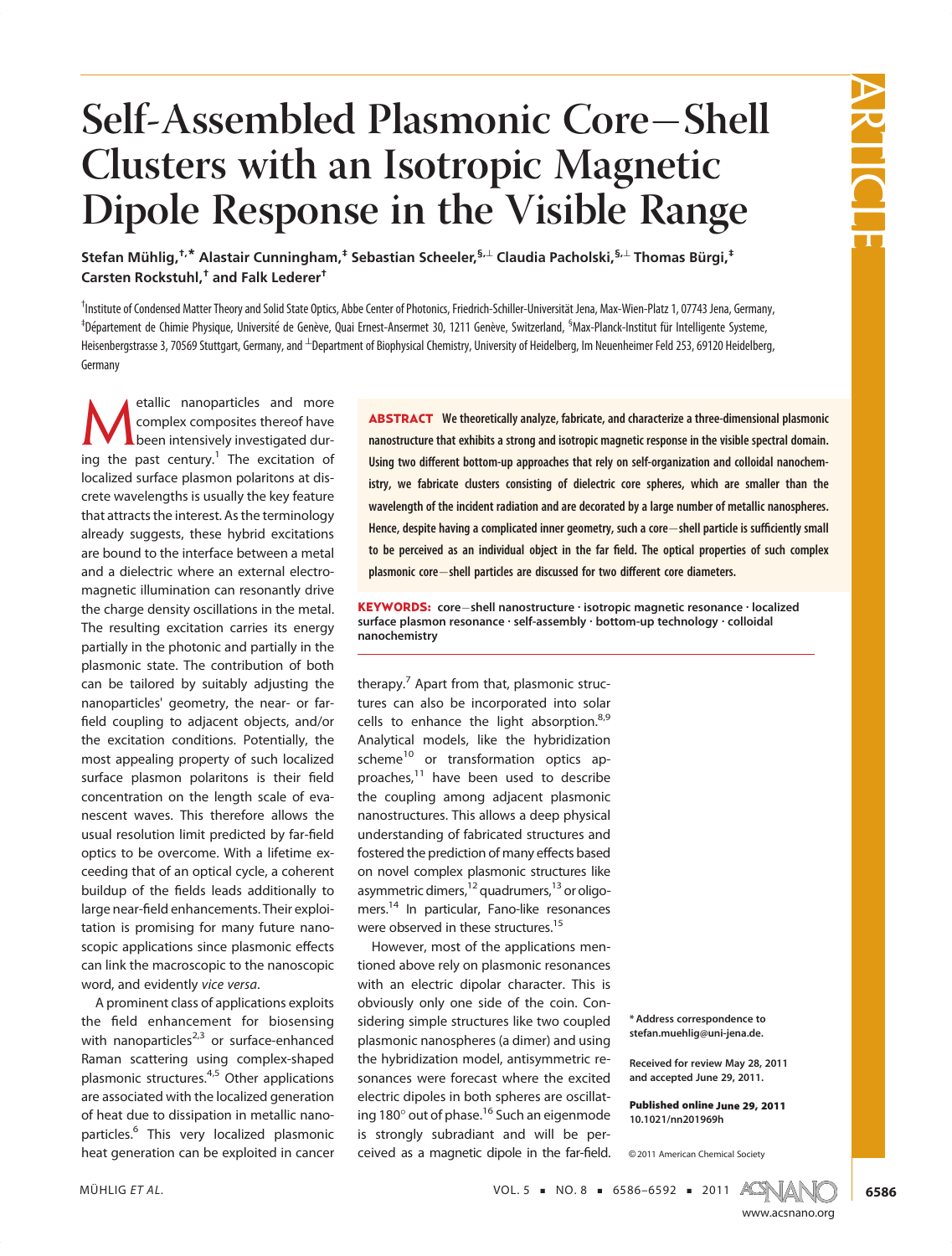This magnetic response is the key ingredient for many further applications. It is required, for example, for perfect imaging where the field from an object is reconstructed with unprecedented resolution in the image plane<sup>17</sup> or in the field of transformation optics where control over the anisotropic electric and magnetic response of the structure is crucial.<sup>18</sup>

Using classical top-down nanofabrication technologies, structures exhibiting a strong magnetic dipolar response have been fabricated.<sup>19,20</sup> However, they suffer from many limitations. For example, it is difficult to achieve fully bulk materials, which are, however, required for realistic applications. Moreover, the usual periodic arrangement of the plasmonic structures along with their mesoscopic size usually prevents an isotropic response. Recently, bottom-up technologies for the fabrication of structures were proposed where asymmetric resonances (that can be related to a magnetic dipole oscillation) can be excited and first results have been reported.<sup>12,21,22</sup> However, in most of these contributions, the self-assembled structures were situated in a planar fashion on a substrate. In this article, we advance the field by demonstrating two approaches for the fabrication of fully three-dimensional clusters in solution by means of colloidal nanochemistry that exhibit a strong isotropic magnetic response. These clusters consist of dielectric spheres, which are decorated by a large number of isolated, nontouching metallic nanospheres. Previously, this kind of structure has been proposed as a promising candidate for exhibiting artificial magnetism.<sup>23,24</sup> This magnetism can be explained by assuming that the shell of metallic nanospheres acts effectively as a medium with an extremely high permittivity at wavelengths slightly above the collective plasmonic resonance. The large permittivity in turn evokes Mie resonances. For the lowest order one, the electric displacement field rotates in a plane perpendicular to the polarization of the incident magnetic field. Therefore, this mode can be associated with the desired magnetic dipole contribution (a detailed discussion about this mode is given in the Supporting Information). Such an explanation applies not just for core-shell clusters but also for spherical aggregates of many metallic nanospheres.<sup>25,26</sup> Although a few publications on the fabrication of such core-shell systems exist, $27-33$ their optical response was never related to the excitation of an isotropic magnetic dipole moment. Thus, it is the aim of this contribution to establish this relation. It has to be mentioned that magnetic dipoles can also be excited in dielectric spheres exhibiting a large real part of the permittivity.34,35 In particular, spheres made of silicon have recently attracted a lot of attention.<sup>36,37</sup>

### RESULTS AND DISCUSSION

To document the entire chain of research, in what follows, we investigate core-shell clusters fabricated

by two distinct self-assembly processes. Both techniques rely on colloidal nanochemistry and exploit distinguishable bottom-up strategies to self-assemble the clusters. The first fabrication technique takes advantage of electrostatic forces between positively charged silica microspheres and negatively charged gold nanospheres. This technique has been already proven powerful for the fabrication of layered arrays of gold nanospheres.<sup>38</sup> The second self-assembly technique uses thiol chemistry to attach the gold nanospheres onto the silica spheres. The fabricated structures, moreover, differ in that they use dielectric spheres of different size, enabling an experimental study of scaling effects. We present measured extinction spectra of the fabricated samples and compare them to rigorous simulations. There, the nominal geometry of the core shell clusters is fully taken into account by using an extended Mie theory to compute the scattering response of large aggregates of spheres. From such theoretical considerations, we can draw the conclusion that the measured resonance, which is strongly redshifted compared to that of an isolated gold nanosphere, can be related to a magnetic dipole moment.

To distinguish between both fabrication processes, from now on, we will term core-shell clusters fabricated by self-assembling due to electrostatic forces as "electrostatic assembly" and those fabricated due to thiol chemistry as "thiol assembly". In Figure 1, scanning electron micrographs (SEMs) of both structures are shown. They consist of silica spheres with a radii of 78  $\pm$  6 nm (thiol assembly) and radii of 130  $\pm$  10 nm (electrostatic assembly). These silica spheres are decorated by gold nanospheres with radii of  $8 \pm 1$  nm and  $10 \pm 2$  nm for thiol assembly and electrostatic assembly, respectively, leading to approximately 275 and 320 gold nanospheres covering the silica spheres. As can be seen from Figure 1, both self-assembling processes allow fabricating core-shell clusters with a sufficiently large number of gold nanospheres attached to the silica spheres. The first step of the optical characterization consists of the measurement of the extinction spectra of the fabricated core-shell clusters in solution. The solvent of thiol assembly is toluene and that of electrostatic assembly is dominated by water. The respective extinction measurements are presented in Figure 2. Note that all extinction curves are normalized to their respective maximum in the investigated spectral domain. As can be seen by the red solid curves in Figure 2, the localized plasmon polariton resonances of the single gold nanospheres occur at 530 and 521 nm for thiol assembly and electrostatic assembly, respectively, represented by maxima in the extinction spectra. The slightly different resonance frequency for both single nanospheres is due to the different permittivities of the solvents. The resonances of the core-shell clusters are displayed as blue dashed curves in Figure 2, where the extinction peaks at 600 nm for thiol assembly



www.accom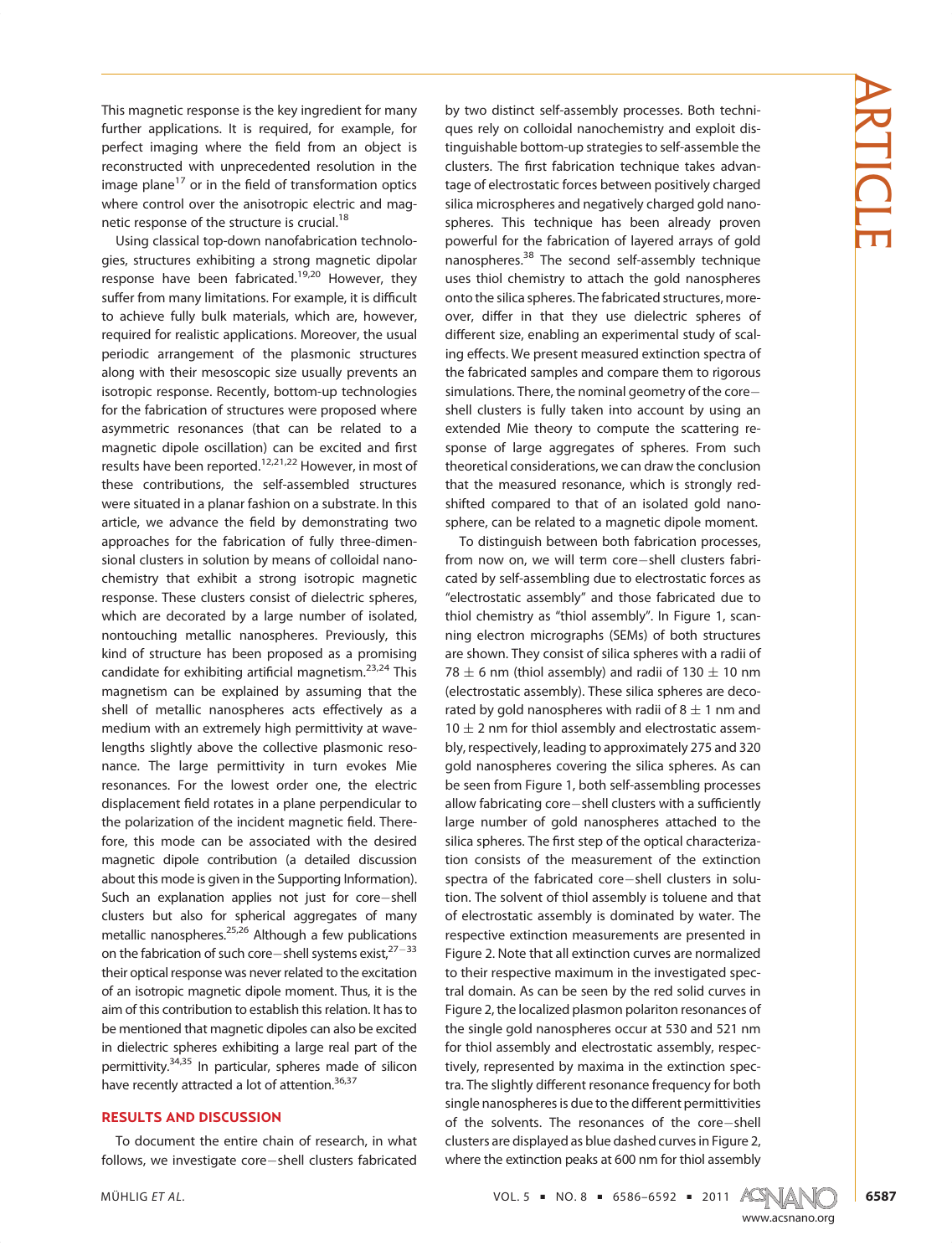

Figure 1. Scanning electron micrographs of fabricated core-shell clusters (for geometrical details, see text). An amorphous arrangement of core-shell clusters of thiol assembly and of electrostatic assembly is shown in the left and right panels, respectively. The inset of both micrographs depicts a zoomed in view showing a single core-shell cluster.



Figure 2. Measured extinction spectra of fabricated core-shell clusters (see Figure 1) in solution (blue dashed curve). For comparison, the extinction spectra of the single gold nanospheres are shown (red solid curve).

and at 670 nm for electrostatic assembly. These resonances are strongly red-shifted when compared to the resonance of the individual gold nanosphere. In the following, we are going to simulate the optical response of the fabricated structures. By using these results, the measured red-shifted peaks of the core shell cluster extinction can be related to a magnetic dipolar response.

In this article, we apply the extended Mie theory<sup>39,40</sup> to simulate the optical response of the fabricated core-shell clusters. We consider single core-shell clusters with geometrical parameters fixed by the experimental conditions, take the fine details of a respective arrangement into account, and calculate the extinction cross sections of these structures. The results are shown in Figure 3. The respective cluster geometry (of the simulations) shown in the insets corresponds to the fabricated structures. The radius of the silica sphere was set to 80 nm, and it was covered by an amorphous arrangement of 274 gold nanospheres with radii of 8 nm for thiol assembly. The permittivity of the solvent toluene was assumed to be 2.24. The radius of the silica sphere in the simulations of electrostatic assembly was set to be 130 nm, and it was covered by an amorphous arrangement of 354 gold nanospheres with radii of 10 nm. The permittivity of the solvent water was set to be 1.77. Material parameters of gold were taken from literature<sup>41</sup> with a size-dependent correction of the imaginary part.<sup>42</sup> All series expansions in Mie theory were considered up to the fifth order, where the first order corresponds to a field expansion that considers electric and magnetic dipoles only. The core-shell clusters are illuminated by a plane wave. All curves in Figure 3 are equally normalized to their resonance peak in the investigated spectral domain.

The simulated extinction spectra (Figure 3) show an excellent agreement with the measurements (Figure 2). The red-shifted resonances of the core shell clusters appear at 605 and 660 nm for thiol assembly and electrostatic assembly, respectively. These resonance positions match the experimental data almost perfectly. The slight deviation is caused by two facts. First, in simulations, only one single core-shell cluster is considered, whereas in experiments, an amorphous arrangement of clusters in solution is probed. Second, as indicated previously, the geometrical parameters of the fabricated samples could be only accounted for up to a certain precision. Because the peak position of the red-shifted resonance depends on these geometrical parameters, we identify this limited precision as the most likely reason for these marginal deviations. Of course, the simulation results could be adjusted by varying the geometrical parameters, but considering the almost perfect agreement, we refrain from doing so.



www.accom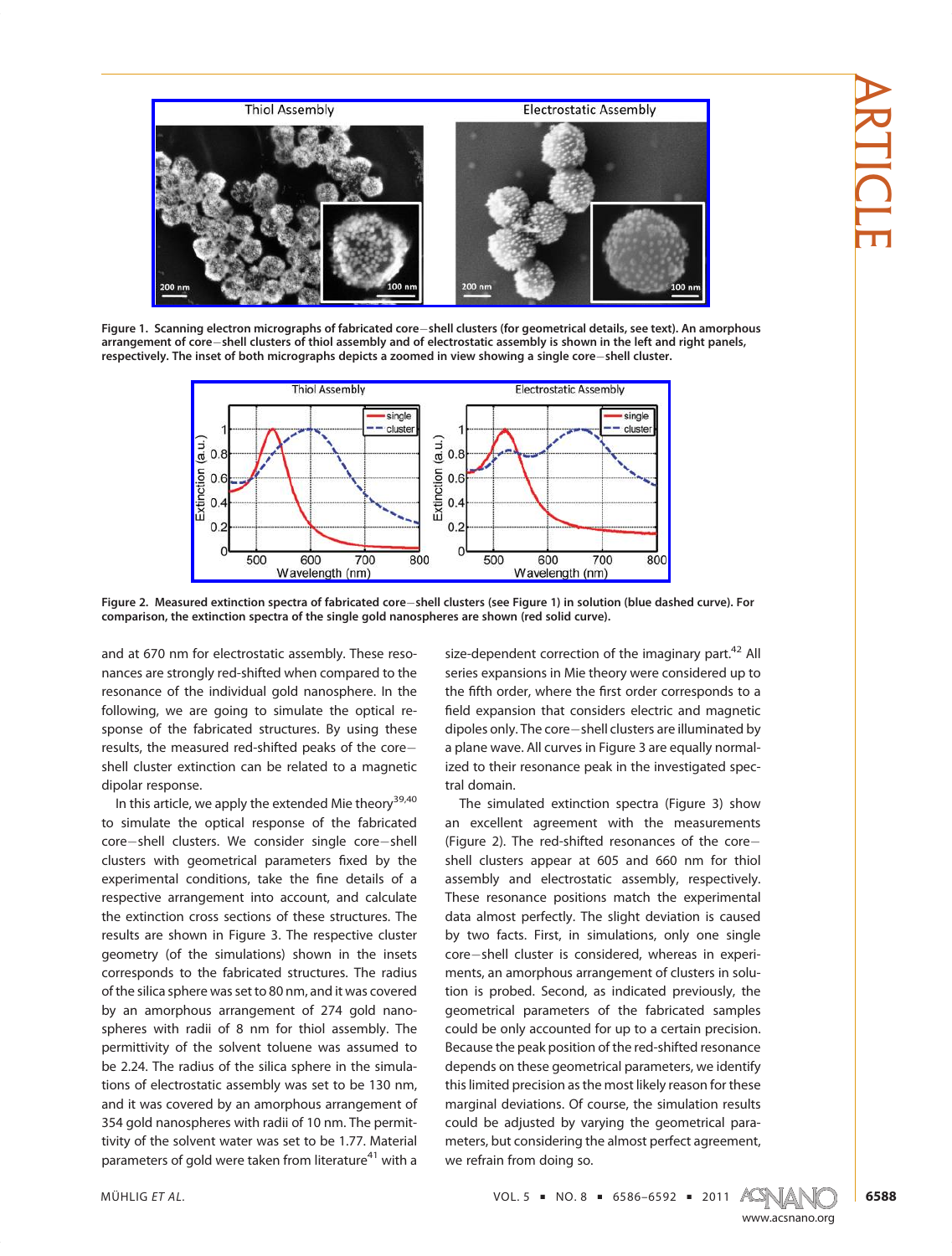

Figure 3. Simulated extinction spectra of core-shell clusters (see Figure 1) in solution (blue dashed curves). The insets show a sketch of the structures under investigation (for geometrical parameters, see text; the black scale bar corresponds to 100 nm in both structures). As for the measured spectra (see Figure 2), the extinction spectra of the single gold nanospheres are shown (red solid curves).



Figure 4. Simulated contributions of the relevant multipole moments (p, electric dipole; m, magnetic dipole; Q, electric ^ quadrupole) to the scattering cross section of the core-shell clusters as a function of the wavelength.

One feature in the measured spectra of the core shell cluster of electrostatic assembly is not reproduced by simulations. This concerns a second peak at the wavelength of the localized plasmon polariton resonance of single gold nanospheres (see Figure 2). In experiments, this peak is caused by gold nanospheres which do not cover the dielectric sphere but are left in solution because of the excess of gold nanospheres in the fabrication process. It is proposed that in the electrostatic assembly method an equilibrium exists between gold nanospheres in solution and at the surface of the silica cores. In this case, an excess of gold nanospheres would be required in order to ensure that the cores remain covered. As stated above, in the simulations, only a single core $-$ shell cluster is considered whereas isolated gold nanospheres in solution are not taken into account. The absence of this effect for thiol assembly in the experimental spectra clearly demonstrates that almost all gold nanospheres cover the silica cores. Here the gold nanospheres are covalently bonded, and therefore, no excess of gold spheres is required in the fabrication process.

To identify extinction resonances with the excitation of a magnetic dipole moment in these structures, we investigate the contribution of the respective multipole moments to the scattered field of the core-shell clusters. This is easily done since in Mie theory all fields are represented by a series expansions corresponding to a multipole expansion in spherical coordinates. These spherical multipole moments can be transformed into Cartesian ones, which facilitates the identification of the conventional electric and magnetic multipoles. Details of such a multipole analysis for arbitrary-shaped scatterers can be found elsewhere.<sup>43</sup> The contribution of the most relevant multipole moments of both fabricated core-shell clusters to the scattered field of these structures is displayed in Figure 4. They are normalized such that their sum yields the complete scattering cross section. Higher order multipoles, not shown in Figure 4, provide only a negligible contribution. In the simulations, it is assumed that the core-shell clusters are illuminated by a linear polarized plane wave (similar to Figure 3) propagating in the z direction and polarized in the x direction, hence the components of the multipole moments are designated accordingly. The orientation of the coordinate system is, however, arbitrary because the structure exhibits spherical symmetry. From Figure 4, it can be clearly seen that the red-shifted resonance of the scattering cross section of the core-shell clusters is caused by a resonant magnetic dipole moment. This magnetic dipole dominates the spectrum for electrostatic assembly, and its strength compares to that of the electric dipole for thiol assembly. The differences between both assemblies can be related to the

MÜHLIG ET AL.  $\text{NOL.5} = \text{NO.8} = 6586-6592 = 2011 \ \text{AU}$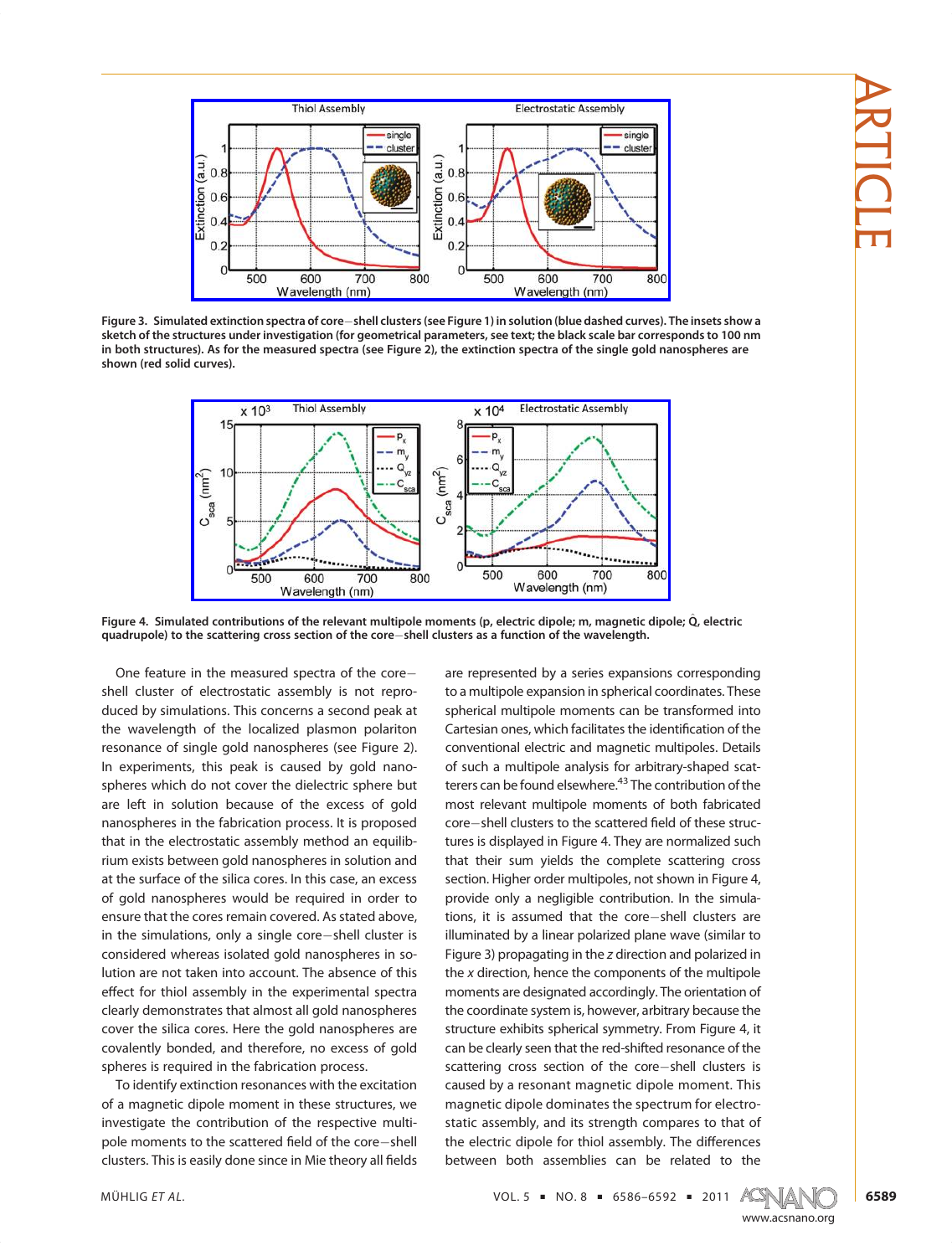different core diameters; that is, increasing the diameter leads to a more pronounced magnetic dipole compared to the electric one. Similar effects have been already reported in the literature. $26$  We also observe a weak quadrupole contribution in both samples. However, this quadrupole resonance affects only slightly the scattering cross section, and it peaks at smaller wavelengths compared to the magnetic dipole resonance. The effect of this quadrupole moment is an increased absorption of the core-shell cluster near its resonance. This explains the different peak positions of the scattering (Figure 4) and the extinction cross section (Figure 3) in simulations. The increased absorption due to the excited quadrupole moment shifts the maximum of the extinction cross section to shorter wavelengths compared to the scattering cross section.

## **CONCLUSION**

Two distinct fabrication processes are proposed and implemented based on chemical self-assembly for the fabrication of core-shell clusters consisting of silica cores which are decorated by a huge number of gold nanospheres. The measured extinction spectra are compared to rigorous simulations of the fabricated samples. Furthermore, by decomposing the scattered field into contributing multipole moments, we revealed a resonant isotropic magnetic dipole moment in the visible range. This magnetic resonance could be directly related to the measured red-shifted peak of the extinction spectra. The key result is the fabrication of a nanostructured material that exhibits artificial isotropic magnetism in the visible spectral domain.

#### **METHODS**

Core-Shell Clusters via Electrostatic Forces. The first self-assembly technique used electrostatic forces to attach the gold nanospheres onto the silica spheres. In a first step, the gold nanospheres were prepared according to the well-known Turkevich method.<sup>44</sup> In brief, 600 mL of a 0.25 mM solution of  $HAuCl_4$  was heated to 100 °C under constant magnetic stirring. The gold was then reduced by the addition of 15 mL of a 0.03 M sodium citrate solution. Succeeding color changes were observed before a deep red solution arose, and after 15 min, the reaction vessel was removed from the heat and allowed to cool to room temperature.

Uniform silica microspheres with a mean diameter of 260 nm were purchased from Bangs Laboratories, Inc. In order to adsorb gold nanospheres at these silica microspheres, it was first necessary to alter the surface chemistry of the silica microspheres to induce an affinity between both constituents. This was achieved by taking advantage of silica chemistry<sup>45</sup> where the careful choice of reagents allows access to a wide variety of surface chemistries. In this case, N-[3-(trimethoxysilyl)propyl] ethylenediamine was selected because of the terminal amine group, which presents a net positive charge and therefore an electrostatic attraction to the gold nanospheres, which are negatively charged as a result of the citrate capping molecules. Then 0.5 mL of the microspheres was added to 2 mL of a 5% (v/v) solution of N-[3-(trimethoxysilyl)propyl]ethylenediamine in ethanol and mixed under magnetic stirring for 30 min. Excess organosilane was removed by centrifuging the solution at 2000 rcf for 10 min before removing the supernatant and redispersing the now functionalized silica microspheres in 2 mL of ethanol.

To produce core–shell clusters, 10  $\mu$ L of the functionalized silica core sphere solution was added to 40 mL of gold nanospheres solution under vigorous stirring. The adsorption of the gold nanospheres was instantaneous and caused a color change in transmission from red to deep blue. Partial purification was possible by a further centrifugation step (1000 rcf, 5 min), although it was evident that this did not result in complete removal of excess gold nanospheres. Unless otherwise stated, all chemicals were purchased from Sigma-Aldrich.

Core-Shell Clusters via Thiol Assembly. The second self-assembly technique used thiol chemistry to attach the gold nanospheres onto the silica spheres. The applied materials included the following: (3-mercaptopropyl)trimethoxysilane (MPS, Sigma-Aldrich) purified by distillation under reduced pressure, tetrachloroauric(III) acid (HAuCl<sub>4</sub>, Sigma-Aldrich), and oleylamine (Acros Organics) used without further purification. Amicon Ultra 15 mL 100 k (Millipore) tubes were used for ultrafiltration.

Thiol group functionalized silica spheres were prepared according to an already published method by Nakamura and Ishimura.<sup>46</sup> In order to achieve monodisperse silica particles with a diameter of approximately 150 nm, 380  $\mu$ L MPS was injected into 150 mL of ammonia solution (1%) at 50 °C under vigorous stirring. The reaction solution was vigorously stirred for 2 h. Afterward, the particles were separated by centrifugation and washed three times with 60 mL of ethanol. Further purification was obtained by ultrafiltration, and the purified particles were finally dispersed in 5 mL of toluene.

Gold nanospheres were synthesized using the method reported by Hiramatsu and Osterloh.<sup>47</sup> A solution of 300 mg of HAuCl<sub>4</sub>, 4.9 g of oleylamine, and 5 mL of toluene was injected into a boiling solution of 8.5 g of oleylamine in 250 mL of toluene. The heat source was removed after 1 h. The gold nanospheres were precipitated with methanol, separated by centrifugation, and redispersed in toluene. Monodisperse fractions of the gold nanospheres were prepared by size-selective precipitation. Each fraction was dispersed in 5 mL of toluene. Gold nanosphere coated silica spheres were fabricated by adding 3 mL of gold nanosphere solution to 5 mL of silica particle solution, and the gold nanospheres were assembled on the silica particle surfaces, forming the core-shell clusters. $3$ The observed color in transmission of the solution changed from red to blue within 15 min.

Mie Theory. The scattering of electromagnetic fields at spherical particles can be calculated by using Mie theory,<sup>48</sup> which is a rigorous solution of Maxwell's equations. In Mie theory, all fields are expanded into an infinite series of vector spherical harmonics, being the eigenfunctions of the problem, with unknown complex amplitudes. By applying the usual boundary conditions at the surface of the spheres, these amplitudes can be determined for any given incident field in a self-consistent manner. The framework of Mie theory for a single sphere can<br>be extended toward clusters of arbitrarily arranged spheres.<sup>39,40</sup>

Acknowledgment. Financial support from the Federal Ministry of Education and Research (PhoNa), the State of Thuringia within the ProExcellence program (MeMa), the European Union (NANOGOLD) as well as the Max-Planck Society is acknowledged. The authors are grateful to C. Menzel for useful discussions.

Supporting Information Available: A detailed discussion about the excited magnetic dipole moment of the investigated core-shell clusters is given. Field distributions are presented as well as the influence of the dielectric core to the magnetic

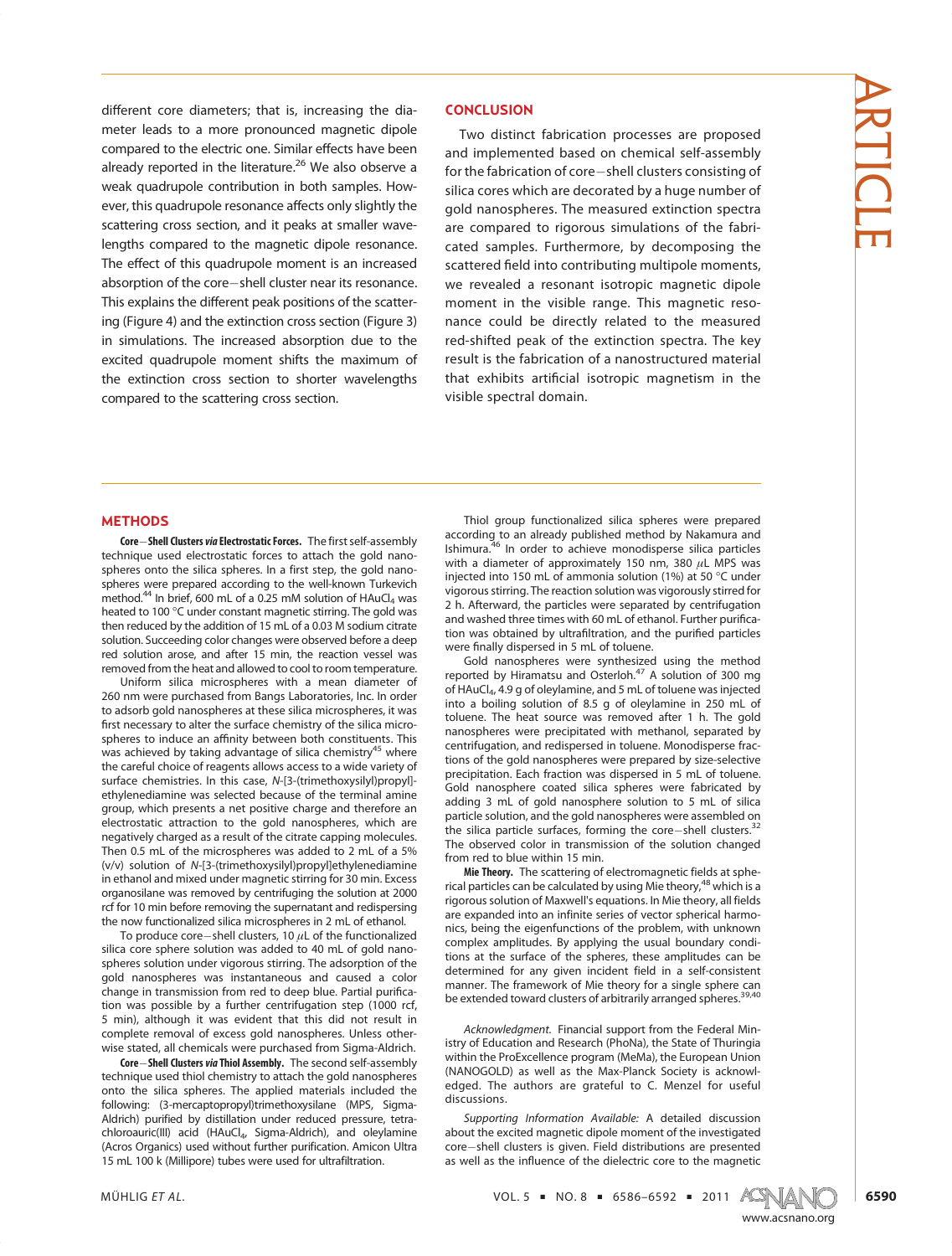resonance is disclosed. This material is available free of charge via the Internet at http://pubs.acs.org.

#### REFERENCES AND NOTES

- 1. Halas, N. J. Plasmonics: An Emerging Field Fostered by Nano Letters. Nano Lett. 2010, 10, 3816–3822.
- 2. McPhillips, J.; Murphy, A.; Jonsson, M. P.; Hendren, W. R.; Atkinson, R.; Hook, F.; Zayats, A. V.; Pollard, R. J. High-Performance Biosensing Using Arrays of Plasmonic Nanotubes. ACS Nano 2010, 4, 2210-2216.
- 3. Kabashin, A. V.; Evans, P.; Pastkovsky, S.; Hendren, W.; Wurtz, G. A.; Atkinson, R.; Pollard, R.; Podolskiy, V. A.; Zayats, A. V. Plasmonic Nanorod Metamaterials for Biosensing. Nat. Mater. 2009, 8, 867-871.
- 4. Li, J. F.; Huang, Y. F.; Ding, Y.; Yang, Z. L.; Li, S. B.; Zhou, X. S.; Fan, F. R.; Zhang, W.; Zhou, Z. Y.; Wu, D. Y.; et al. Shell-Isolated Nanoparticle-Enhanced Raman Spectroscopy. Nature 2010, 464, 392-395.
- 5. Taylor, R. W.; Lee, T.-C.; Scherman, O. A.; Esteban, R.; Aizpurua, J.; Huang, F. M.; Baumberg, J. J.; Mahajan, S. Precise Subnanometer Plasmonic Junctions for SERS within Gold Nanoparticle Assemblies Using Cucurbit[n]uril "Glue". ACS Nano 2011, 5, 3878–3887.
- 6. Baffou, G.; Quidant, R.; Garciá de Abajo, F. J. Nanoscale Control of Optical Heating in Complex Plasmonic Systems. ACS Nano 2010, 4, 709–716.
- 7. Loo, C.; Lowery, A.; Halas, N.; West, J.; Drezek, R. Immunotargeted Nanoshells for Integrated Cancer Imaging and Therapy. *Nano Lett*. 2005, 5, 709-711.
- 8. Ferry, V. E.; Sweatlock, L. A.; Pacifici, D.; Atwater, H. A. Plasmonic Nanostructure Design for Efficient Light Coupling into Solar Cells. Nano Lett. 2008, 8, 4391-4397.
- 9. Rockstuhl, C.; Lederer, F. Photon Management by Metallic Nanodiscs in Thin Film Solar Cells. Appl. Phys. Lett. 2009, 94, 213102.
- 10. Nordlander, P.; Oubre, C.; Prodan, E.; Li, K.; Stockman, M. I. Plasmon Hybridization in Nanoparticle Dimers. Nano Lett. 2004, 4, 899–903.
- 11. Aubry, A.; Lei, D. Y.; Maier, S. A.; Pendry, J. B. Plasmonic Hybridization between Nanowires and a Metallic Surface: A Transformation Optics Approach. ACS Nano 2011, 5, 3293–3308.
- 12. Brown, L. V.; Sobhani, H.; Lassiter, J. B.; Nordlander, P.; Halas, N. J. Heterodimers: Plasmonic Properties of Mismatched Nanoparticle Pairs. ACS Nano 2010, 4, 819–832.
- 13. Fan, J. A.; Bao, K.; Wu, C.; Bao, J.; Bardhan, R.; Halas, N. J.; Manoharan, V. N.; Shvets, G.; Nordlander, P.; Capasso, F. Fano-like Interference in Self-Assembled Plasmonic Quadrumer Clusters. Nano Lett. 2010, 10, 4680–4685.
- 14. Hentschel, M.; Dregely, D.; Vogelgesang, R.; Giessen, H.; Liu, N. Plasmonic Oligomers: The Role of Individual Particles in Collective Behavior. ACS Nano 2011, 5, 2042-2050.
- 15. Luk'yanchuk, B.; Zheludev, N. I.; Maier, S. A.; Halas, N. J.; Nordlander, P.; Giessen, H.; Chong, C. T. The Fano Resonance in Plasmonic Nanostructures and Metamaterials. Nat. Mater. 2010, 9, 707-715.
- 16. Riikonen, S.; Romero, I.; Garca de Abajo, F. J. Plasmon Tunability in Metallodielectric Metamaterials. *Phys. Rev. B* 2005, 71, 235104.
- 17. Pendry, J. B. Negative Refraction Makes a Perfect Lens. Phys. Rev. Lett. 2000, 85, 3966-3969.
- 18. Leonhardt, U.; Philbin, T. G. Transformation Optics and the Geometry of Light; Elsevier: Amsterdam, 2009; Vol. 53, Chapter 2, pp  $69-152$ .
- 19. Enkrich, C.; Wegener, M.; Linden, S.; Burger, S.; Zschiedrich, L.; Schmidt, F.; Zhou, J. F.; Koschny, T.; Soukoulis, C. M. Magnetic Metamaterials at Telecommunication and Visible Frequencies. *Phys. Rev. Lett.* 2005, 95, 203901.
- 20. Valentine, J.; Zhang, S.; Zentgraf, T.; Ulin-Avila, E.; Genov, D. A.; Bartal, G.; Zhang, X. Three-Dimensional Optical Metamaterial with a Negative Refractive Index. Nature 2008, 455, 376–379.
- 21. Fan, J. A.; Wu, C.; Bao, K.; Bao, J.; Bardhan, R.; Halas, N. J.; Manoharan, V. N.; Nordlander, P.; Shvets, G.; Capasso, F.

Self-Assembled Plasmonic Nanoparticle Clusters. Science 2010, 328, 1135–1138.

- 22. Grzelczak, M.; Vermant, J.; Furst, E. M.; Liz-Marzán, L. M. Directed Self-Assembly of Nanoparticles. ACS Nano 2010, 4, 3591–3605.
- 23. Simovski, C. R.; Tretyakov, S. A. Model of Isotropic Resonant Magnetism in the Visible Range Based on Core-Shell Clusters. Phys. Rev. B 2009, 79, 045111.
- 24. Vallecchi, A.; Albani, M.; Capolino, F. Collective Electric and Magnetic Plasmonic Resonances in Spherical Nanoclusters. Opt. Express 2011, 19, 2754–2772.
- 25. Rockstuhl, C.; Lederer, F.; Etrich, C.; Pertsch, T.; Scharf, T. Design of an Artificial Three-Dimensional Composite Metamaterial with Magnetic Resonances in the Visible Range of the Electromagnetic Spectrum. Phys. Rev. Lett. 2007, 99, 017401.
- 26. Mühlig, S.; Rockstuhl, C.; Yannopapas, V.; Bürgi, T.; Shalkevich, N.; Lederer, F. Optical Properties of a Fabricated Self-Assembled Bottom-Up Bulk Metamaterial. Opt. Express 2011, 19, 9607–9616.
- 27. Caruso, F.; Spasova, M.; Saigueirino-Maceira, V.; Liz-Marzán, L. M. Multilayer Assemblies of Silica-Encapsulated Gold Nanoparticles on Decomposable Colloid Templates. Adv. Mater. 2001, 13, 1090-1094.
- 28. Gittins, D. I.; Susha, A. S.; Schoeler, B.; Caruso, F. Dense Nanoparticulate Thin Films via Gold Nanoparticle Self-Assembly. *Adv. Mater.* 2002, 14, 508-512.
- 29. Sadtler, B.; Wei, A. Spherical Ensembles of Gold Nanoparticles on Silica: Electrostatic and Size Effects. Chem. Commun. 2002, 15, 1604–1605.
- 30. Salgueirino-Maceira, V.; Caruso, F.; Liz-Marzán, L. M. Coated ~ Colloids with Tailored Optical Properties. J. Phys. Chem. B 2003, 107, 10990–10994.
- 31. Pastoriza-Santos, I.; Gomez, D.; Perez-Juste, J.; Liz-Marzán, L. M.; Mulvaney, P. Optical Properties of Metal Nanoparticle Coated Silica Spheres: A Simple Effective Medium Approach. Phys. Chem. Chem. Phys. 2004, 6, 5056-5060.
- 32. Lu, Z.; Goebl, J.; Ge, J.; Yin, Y. Self-Assembly and Tunable Plasmonic Property of Gold Nanoparticles on Mercapto-Silica Microspheres. J. Mater. Chem. 2009, 19, 4597.
- 33. Xue, J.; Wang, C.; Ma, Z. A Facile Method To Prepare a Series of SiO<sub>2</sub>@Au Core/Shell Structured Nanoparticles. Mater. Chem. Phys. 2007, 105, 419-425.
- 34. Wheeler, M. S.; Aitchison, J. S.; Mojahedi, M. Three-Dimensional Array of Dielectric Spheres with an Isotropic Negative Permeability at Infrared Frequencies. Phys. Rev. B 2005, 72, 193103.
- 35. Seo, B.-J.; Ueda, T.; Itoh, T.; Fetterman, H. Isotropic Left Handed Material at Optical Frequency with Dielectric Spheres Embedded in Negative Permittivity Medium. Appl. Phys. Lett. 2006, 88, 161122.
- 36. Evlyukhin, A. B.; Reinhardt, C.; Seidel, A.; Luk'Yanchuk, B. S.; Chichkov, B. N. Optical Response Features of Si-Nanoparticle Arrays. *Phys. Rev. B* 2010, 82, 045404.
- 37. Garca-Etxarri, A.; Gómez-Medina, R.; Froufe-Pérez, L. S.; López, C.; Chantada, L.; Scheffold, F.; Aizpurua, J.; Nieto-Vesperinas, M.; Sáenz, J. J. Strong Magnetic Response of Submicron Silicon Particles in the Infrared. Opt. Express 2011, 19, 4815-4826.
- 38. Cunningham, A.; Mühlig, S.; Rockstuhl, C.; Bürgi, T. Coupling of Plasmon Resonances in Tunable Layered Arrays of Gold Nanoparticles. J. Phys. Chem. C 2011, 115, 8955-8960.
- 39. Xu, Y.-L. Electromagnetic Scattering by an Aggregate of Spheres. Appl. Opt. 1995, 34, 4573-4588.
- 40. Mühlig, S.; Rockstuhl, C.; Pniewski, J.; Simovski, C. R.; Tretyakov, S. A.; Lederer, F. Three-Dimensional Metamaterial Nanotips. *Phys. Rev. B* 2010, 81, 075317.
- 41. Johnson, P. B.; Christy, R. W. Optical Constants of the Noble Metals. *Phys. Rev. B* 1972, 6, 4370-4379.
- 42. Okamoto, T. Near-Field Spectral Analysis of Metallic Beads. In Near-Field Optics and Surface Plasmon Polaritons; Kawata, S., Ed.; Springer: Berlin, 2001; Vol. 81, pp 97-123.
- 43. Mühlig, S.; Menzel, C.; Rockstuhl, C.; Lederer, F. Multipole Analysis of Meta-Atoms. Metamaterials 2011in press.



www.accom